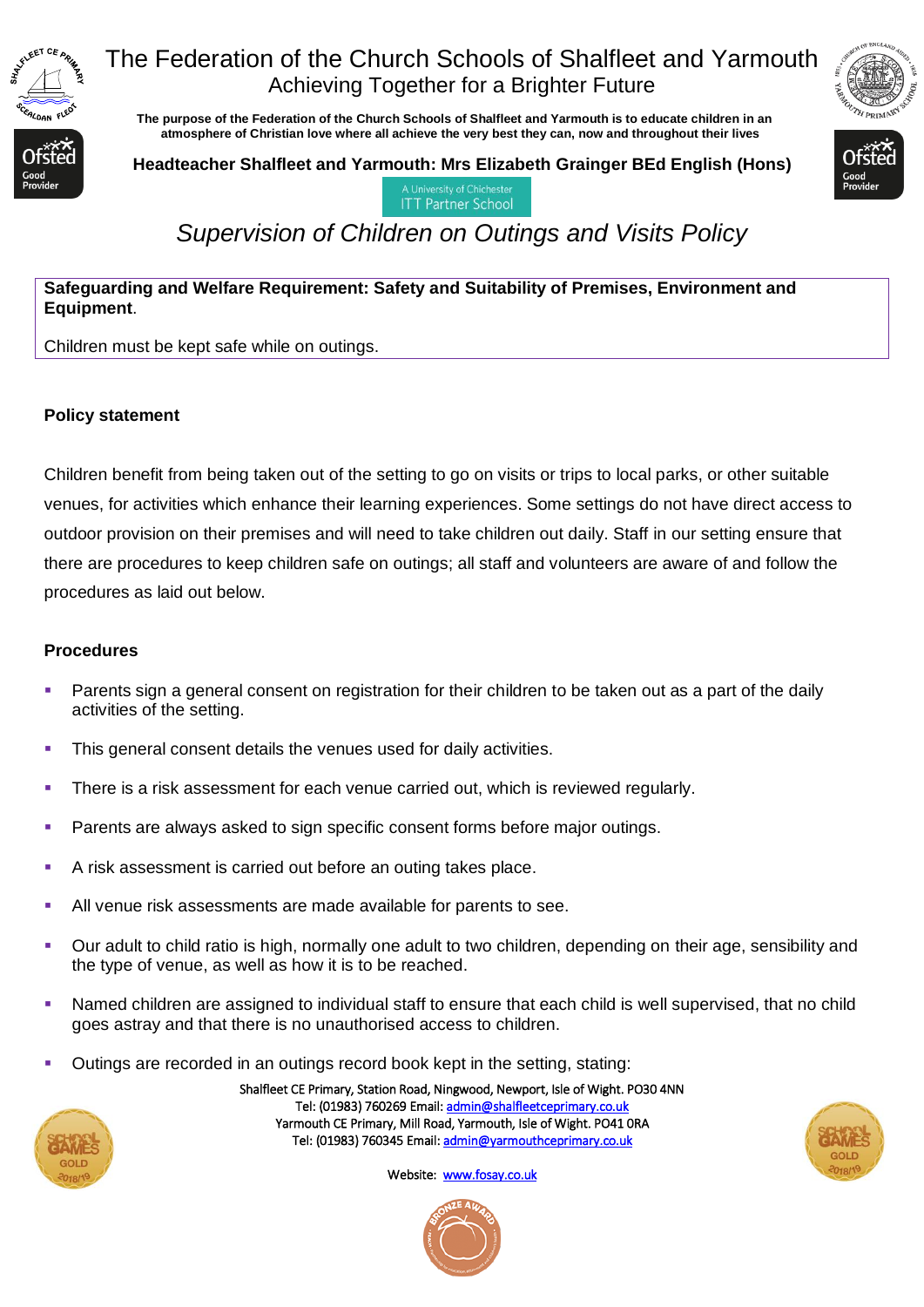

# The Federation of the Church Schools of Shalfleet and Yarmouth Achieving Together for a Brighter Future

 **The purpose of the Federation of the Church Schools of Shalfleet and Yarmouth is to educate children in an atmosphere of Christian love where all achieve the very best they can, now and throughout their lives** 

#### **Headteacher Shalfleet and Yarmouth: Mrs Elizabeth Grainger BEd English (Hons)** A University of Chicheste



**ITT Partner School** 

- The date and time of the outing.
- **-** The venue and mode of transport used.
- **-** The names of the staff members assigned to each of the children.
- **-** The time of return.
- Staff take a mobile phone on outings, as well as supplies of tissues, wipes, spare clothing and nappies, medicines required for individual children, a mini first aid kit, snacks and water. The amount of equipment will vary and be consistent with the venue and the number of children, as well as how long they will be out for.
- Staff take a list of children with them with contact numbers of parents/carers, as well as an accident book and a copy of our Missing Child Policy.
- Records are kept of the vehicles used to transport children, with named drivers and appropriate insurance cover.
- A minimum of two staff accompany children on outings and a minimum of two remain behind with the rest of the children.

### **Other useful Pre-school Learning Alliance publications**

- Daily Register and Outings Record (2012)
- Managing Risk (2009)

| This policy was adopted at a meeting of           |                                                                                                                                                                                                                                                                                                          | (name of provider)        |
|---------------------------------------------------|----------------------------------------------------------------------------------------------------------------------------------------------------------------------------------------------------------------------------------------------------------------------------------------------------------|---------------------------|
| Held on                                           |                                                                                                                                                                                                                                                                                                          | (date)                    |
| Date to be reviewed                               |                                                                                                                                                                                                                                                                                                          | (date)                    |
| Signed on behalf of the provider                  |                                                                                                                                                                                                                                                                                                          |                           |
| Name of signatory                                 |                                                                                                                                                                                                                                                                                                          |                           |
| Role of signatory (e.g. chair, director or owner) |                                                                                                                                                                                                                                                                                                          |                           |
| <b>GOLD</b><br>$-2018/19$                         | Shalfleet CE Primary, Station Road, Ningwood, Newport, Isle of Wight. PO30 4NN<br>Tel: (01983) 760269 Email: admin@shalfleetceprimary.co.uk<br>Yarmouth CE Primary, Mill Road, Yarmouth, Isle of Wight. PO41 ORA<br>Tel: (01983) 760345 Email: admin@yarmouthceprimary.co.uk<br>Website: www.fosay.co.uk | <b>GOLD</b><br>$-2018/19$ |